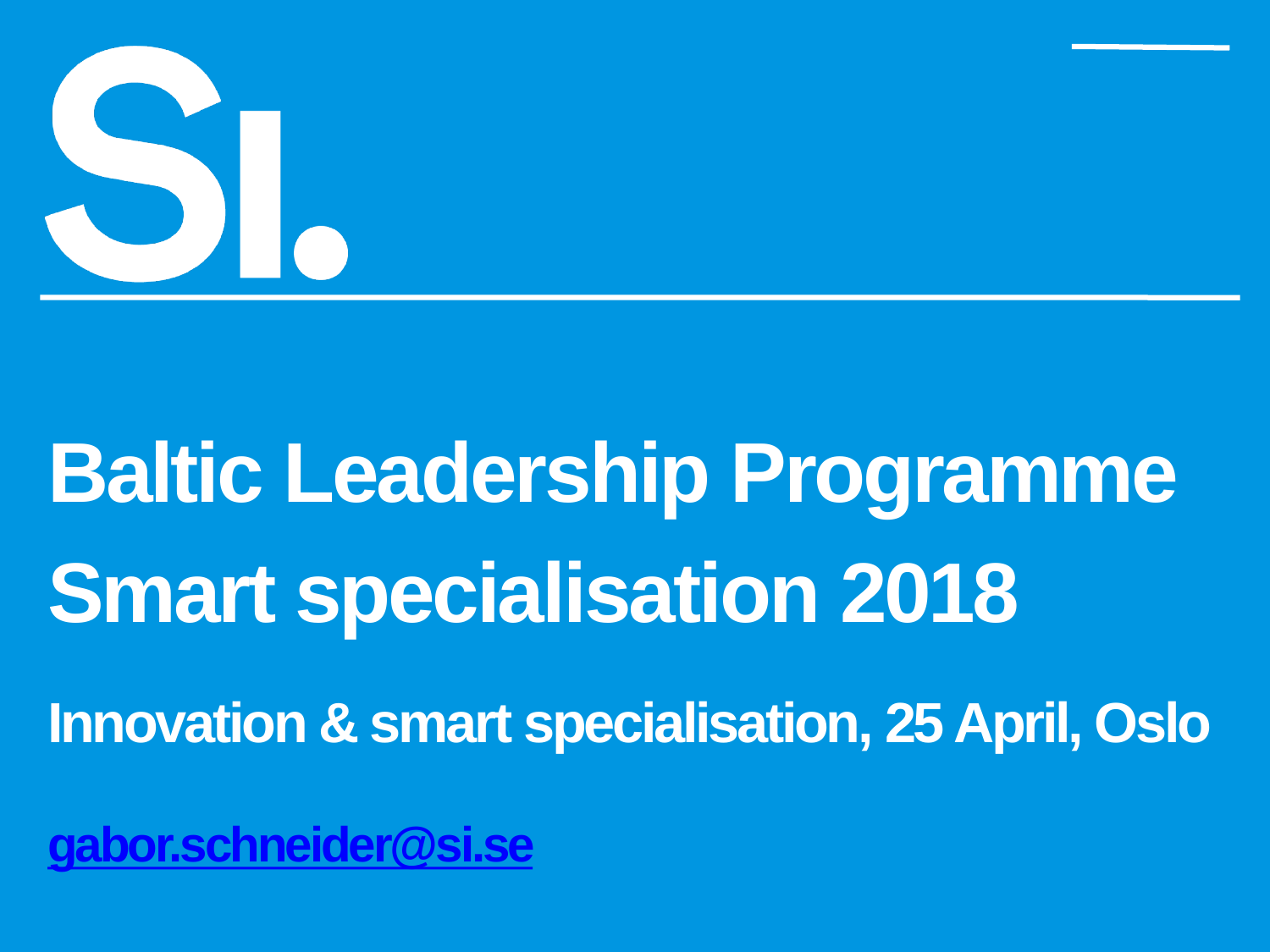### **Baltic Leadership Programmes**

**- program series designed to promote the better implementation of EUSBSR**

- BLP is a leadership and capacity-building programme targeting thematic cross-border networks in the Baltic Sea Region.
- BLP has a direct influence upon the EU Strategy for the Baltic Sea Region (EUSBSR).
- Joint undertaking. BLP supports the activities of Policy Area Coordinators, Horizontal Action Coordinators and other key stakeholders of EUSBSR.
- A BLP consists of 2-3 modules, 2-4 days/module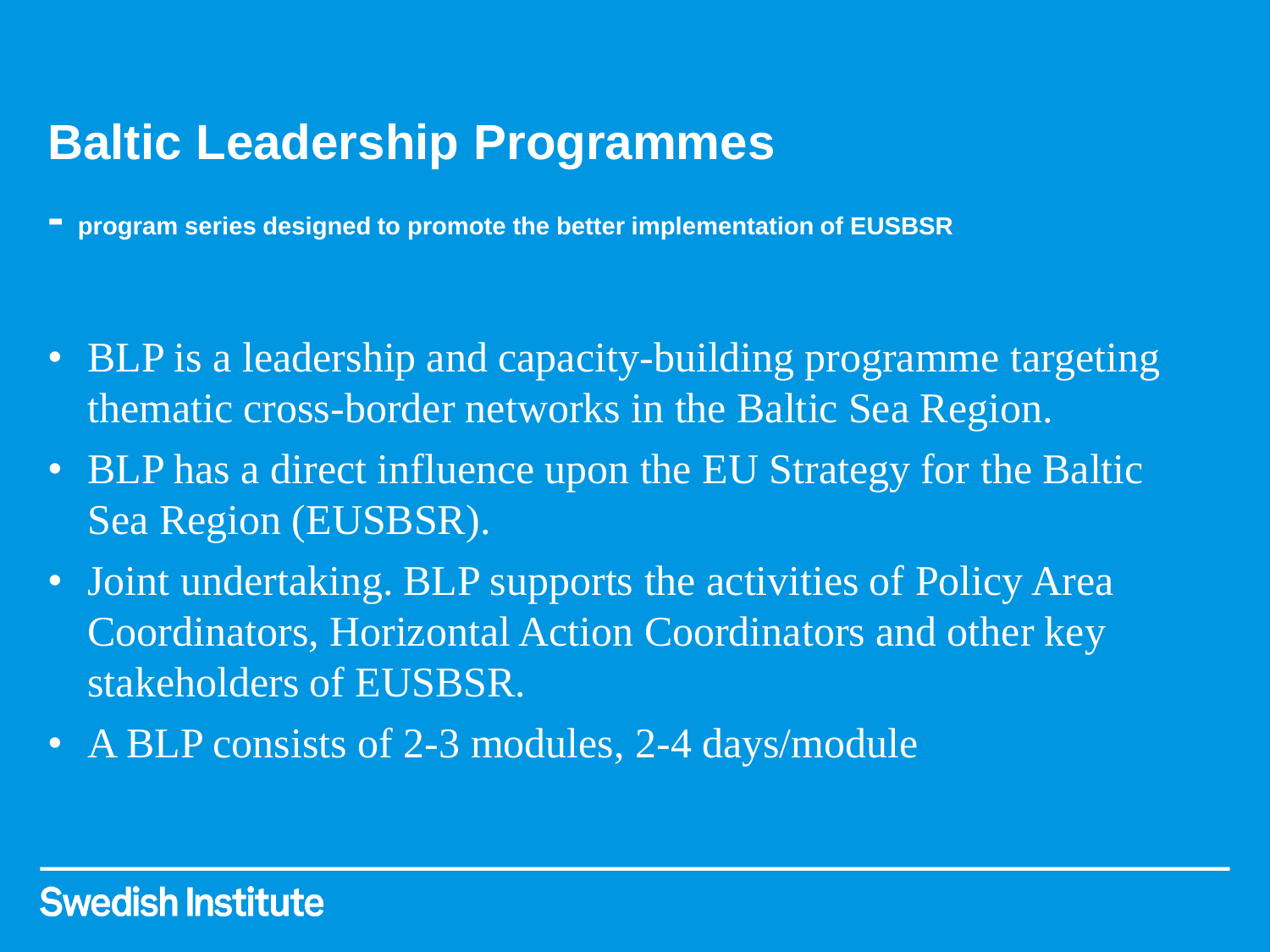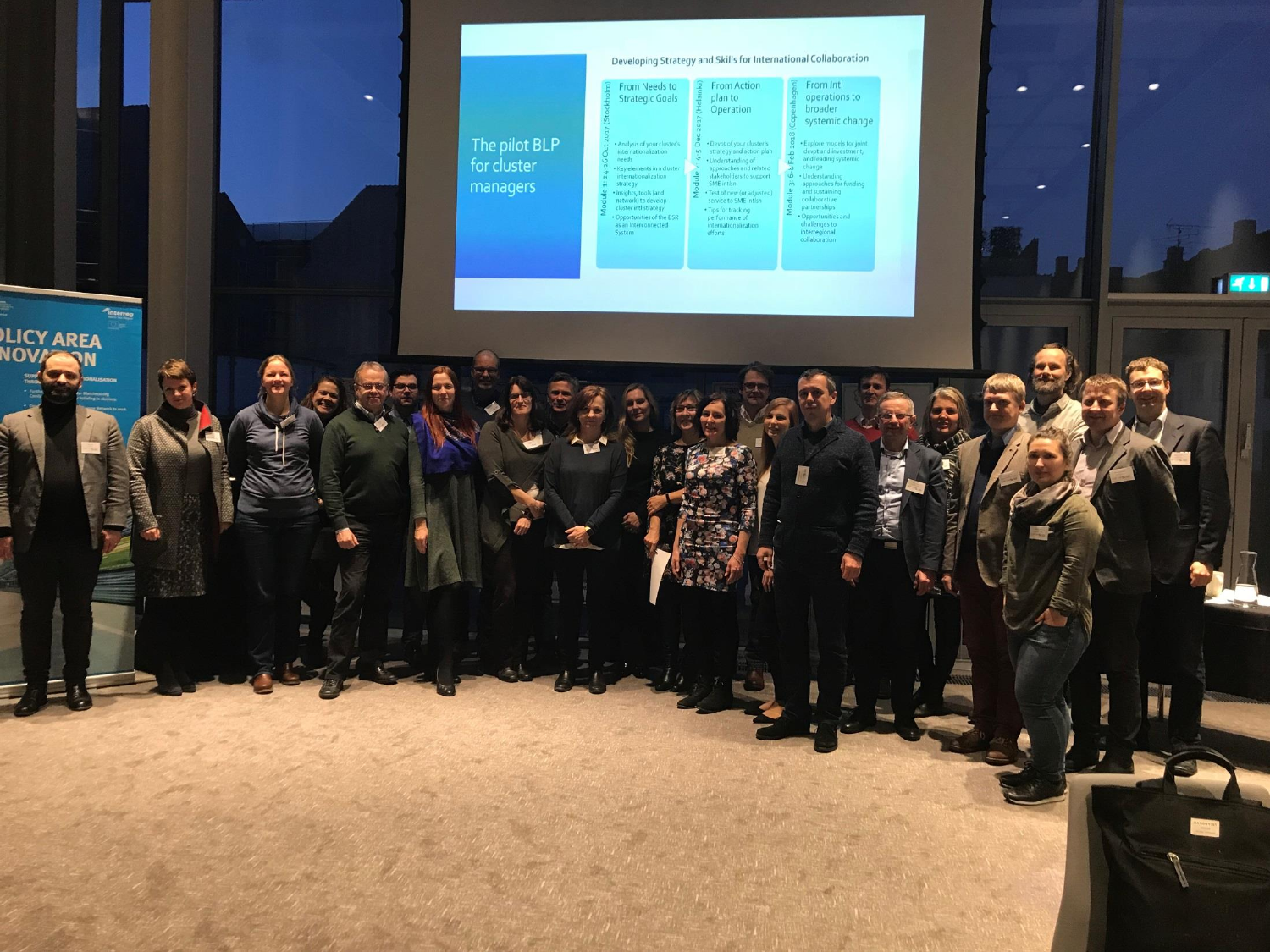## **BLP for cluster managers**

**Developing Strategy an Skills for International Collaboration**



### **Swedish Institute**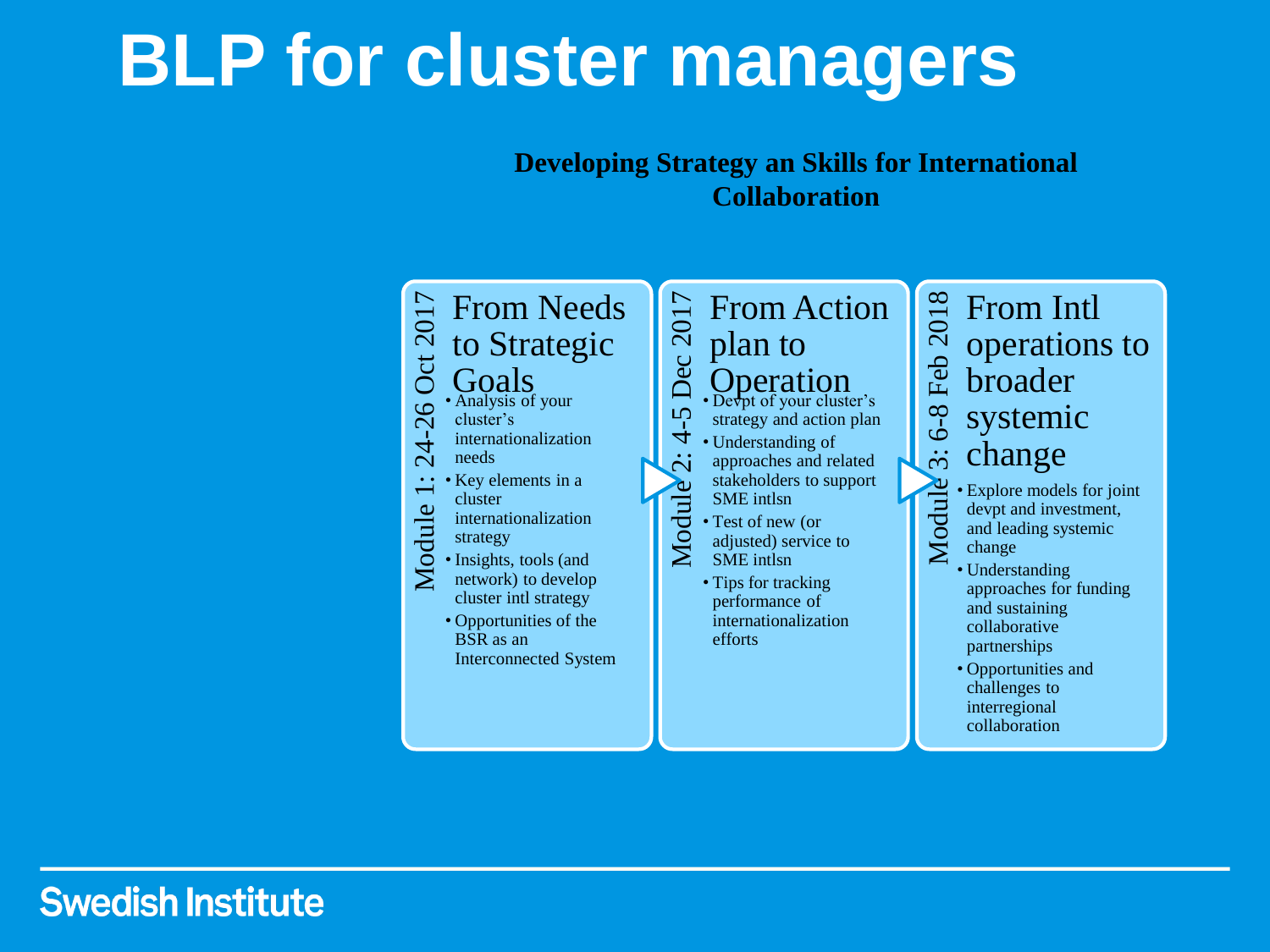## **BLP S3**

- Partners
- Target group: key strategists of regions in the BSR
- Countries: EST, LAT, LIT, POL, GER, DEN, NOR, SWE, FIN
- Establish a BSR wide S3-platform
- Exchange of practice, further developing regions S3 strategies
- Promotion of EUSBSR Innovationecosystem

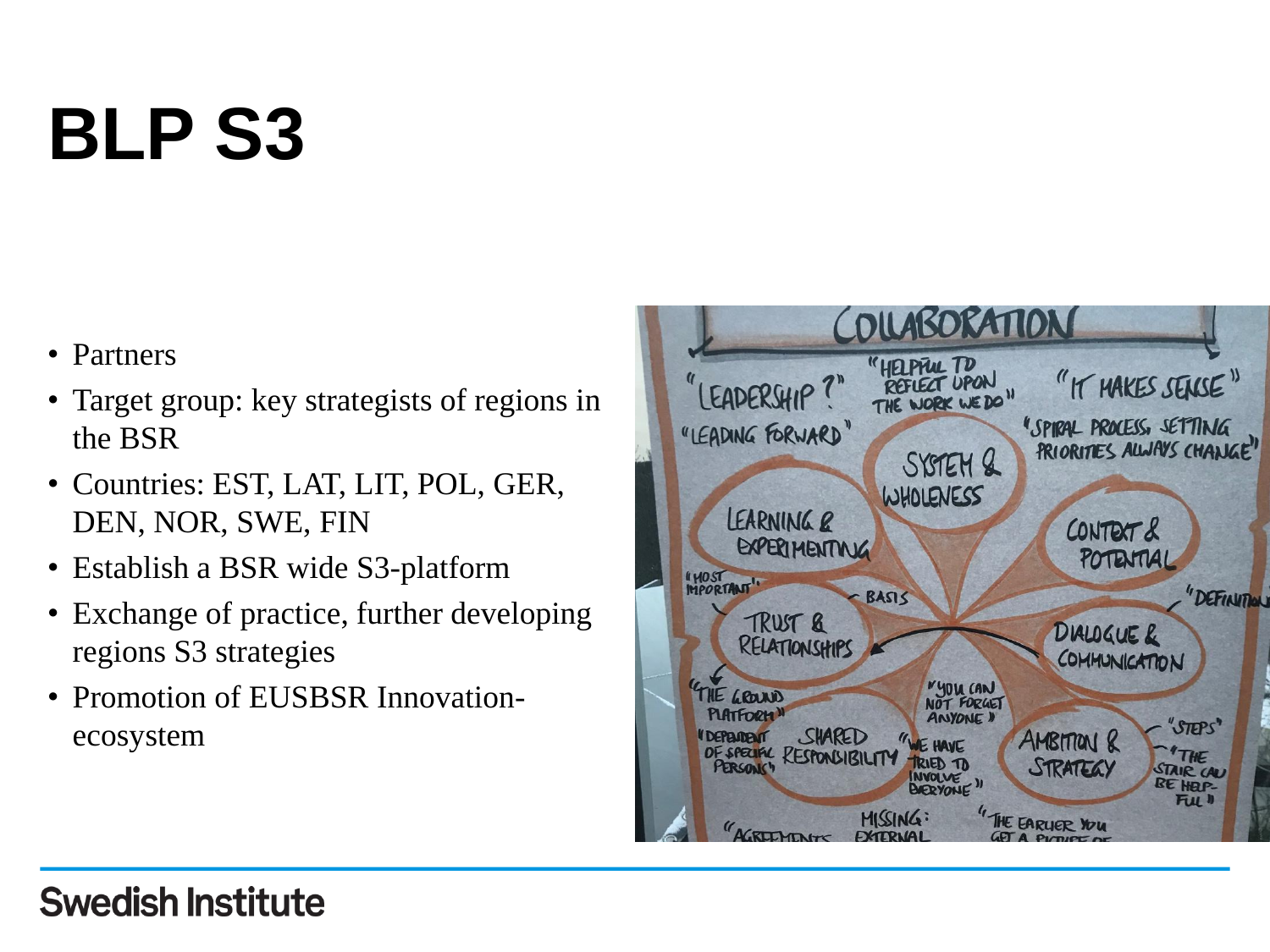### **After the pre-study programme description of BLP S3 will be presented like this**

#### **SI´s expectations on the participants**

- Active involvement and engagement in the modules
- Covering own travel costs to the modules
- Organisational learnings

#### But

SI covers all costs for accommodation and representation, invites key experts and professionals

**From BLP Announcement "What's in it for me?"**

- Expert overviews of key frameworks and analytical tools
- Hands-on work with developing (or renewing) your cluster internationalization strategy
- Further development of your own leadership
- Practical tips and tools from other cluster managers on supporting SME internationalization and building sustainable collaboration models
- The opportunity to test and get feedback on new internationalization services, support structures and KPIs
- A broader network of peers to mentor and coach you over time

**From Module 1 discussion of Participants' Expectations**